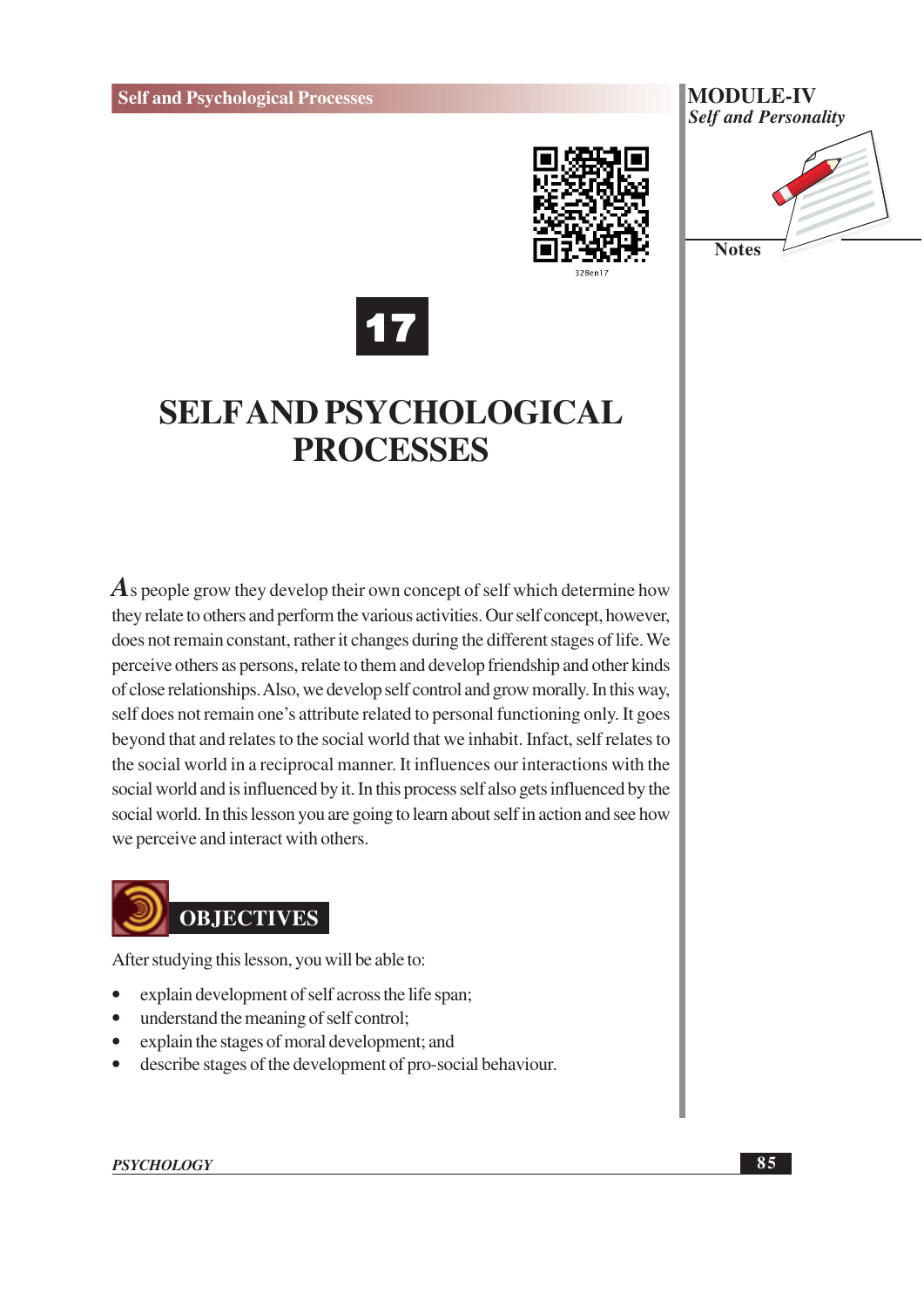#### **MODULE-IV Self and Personality**



**Notes** 

#### 17.1 SELF IN A LIFE SPAN PERSPECTIVE

Most of us tend to agree that human beings have a self. It is treated as a distinct entity with its own qualities and functions. It is often considered as a natural aspect of our lived experiences. However, this assumption does not hold ground when we try to understand the lives of children. The studies suggest that some crude idea of self recognition is noted by the middle of the first year. It is during this period that children start processing the voices and facial images of infants other than themselves. This is often interpreted as an indication of the beginning of self-other distinction.

Infancy: While using mirrors it has been found that children of different age groups respond differently to the images they see. The infants are found to have a visual self concept between 15 and 24 months of age. Using videotapes of children it was found that 3 year olds do not have clear self awareness. The 4 and 5 year olds do have better representations of themselves. The toddlers start categorizing other children on the basis of age and gender. During childhood the categories remain concrete (e.g., possessions, appearance, things they can do)

**Childhood and Adolescence:** During early childhood children start defining themselves on the basis of psychological attributes. They start thinking about attitudes. During adolescence representations of the self become much more subtle. They realize that they are not the same kind of person with everyone and in every situation. Identity is the key issue of development during adolescence. **Identity** provides a stable sense of who a person is and what one's values and **ideals are.** Many adolescents experience **identity crisis**. They fail to have a coherent and enduring sense of self. They have difficulty in committing to roles, values and occupational choices. Some adolescents establish their identities after considerable soul-searching and introspection. Others commit early without much exploration. This forecloses identity development.

**Early Adulthood:** This stage of development confronts the challenge of *intimacy* vs. *isolation*. Intimacy refers to the establishment of a committed relationship which is enduring. It includes both romantic as well as friendly relationship. In the course of development one needs to redefine his or her role as father/mother, uncle/aunt.

**Middle Age:** During this stage people become concerned with relating to the next generation and one's contribution to society. During this period a person faces the crisis of generativity vs. stagnation. People are expected to engage in more and more generative activities. In fact 'midlife crisis' has become a popular phrase. It brings an interruption in the normal rhythm of life. For some, the changes are gradual and for others they are drastic in nature.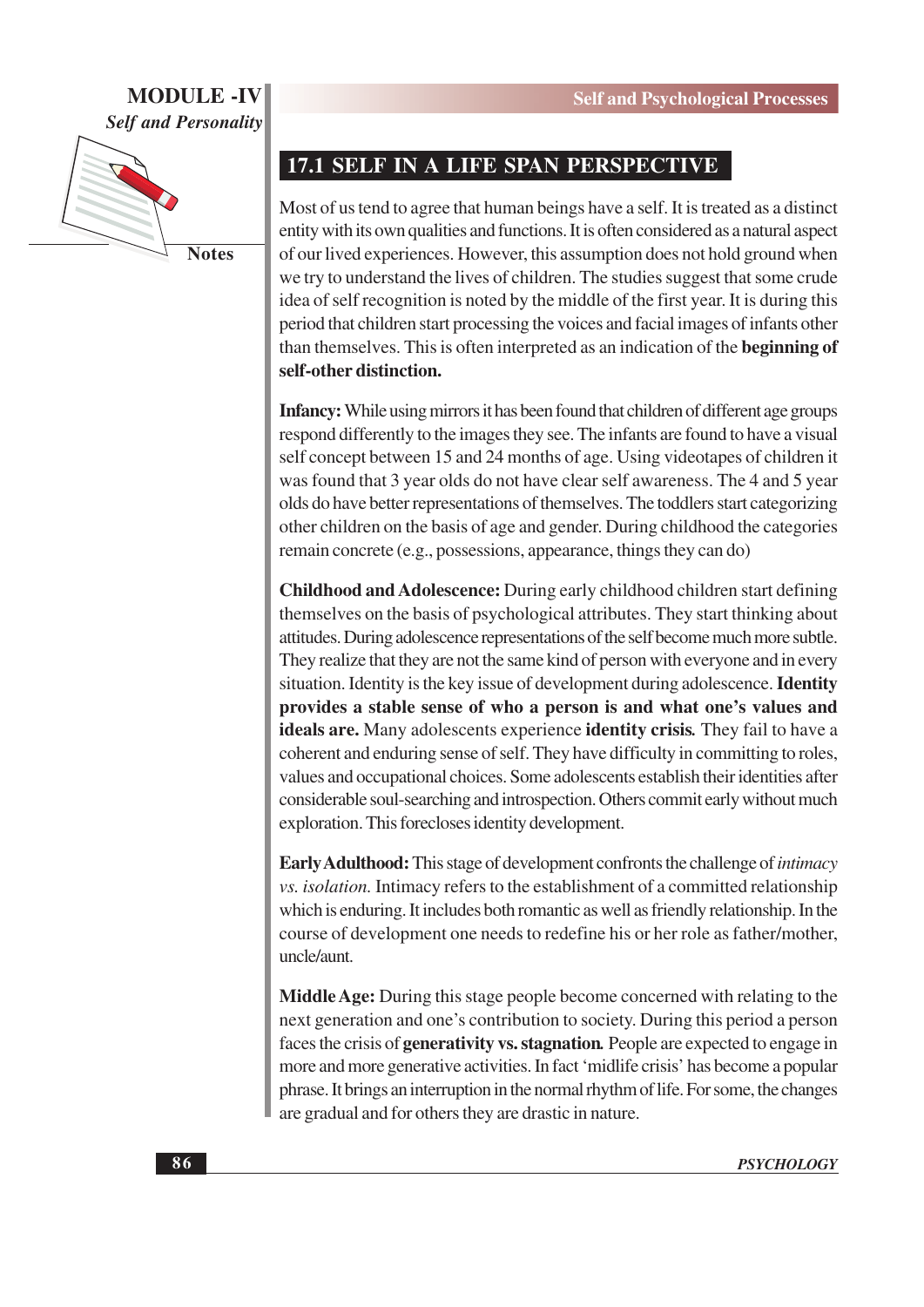**Old Age:** With increase in life expectancy, the population of elderly people is increasing. The main challenge faced by the aged people is that of *integrity vs.* despair. Poor physical health, lack of support and physical illness make the life of older people difficult. In view of social mobility and disintegration of traditional family ties, many aged people suffer from poor self concept. However, those who look back upon their lives with a sense of satisfaction that they have lived it well, experience a sense of integrity. Others may have regret and despair.

Thus we find that the notion of self assumes different forms and undergoes important changes during the life course. It reflects the changes in the experiential world of the people. However, the view of self held by people is not merely a representation of the expectations of others. It also works as a powerful force which directs behaviours and shapes interactions in social situation. Self undergoes transformation and many elements are included and excluded in one's self structure. People often strive for an ideal self. They are expected to contribute to the healthy development of society to which they belong.

People like Mahatma Gandhi, and Mother Teresa, who have immensely contributed to society, were psychologically very strong. One of the notable characteristics that they had is a well developed conscience. Their ideas, words and actions went together. Mahatma Gandhi thought that truth would always triumph; so he spoke only the truth. Also, he carried out what he spoke. Like-wise, Mother Teresa was concerned for the poor and the sick. She spoke for their welfare and dedicated her entire life to that cause. Like-wise many famous people all over the world, have contributed to the welfare of society. All of them are known for their integrity. Well-integrated people contribute not only to their personal growth but also to the growth and development of society.

To achieve this integrity, each individual should develop all the skills which he/she is capable of, and in the long run, these individuals become psychologically and socially competent and lead a healthy life. By gaining social competence and contributing to society at large, they command respect of the people.

#### **17.2 SELF-CONTROL AND ITS DEVELOPMENT**

Self control is a process of learning to regulate one's own behaviour in a manner maximally rewarding or satisfying. To this end, people use a number of self control strategies. For instance, an obese person is taught to use self-control methods to lose weight, a chain smoker to decrease smoking and an extremely tense person to reduce tension.

Steps in Self control: Following are the major steps in developing self-control.

#### **MODULE-IV Self and Personality**



**PSYCHOLOGY**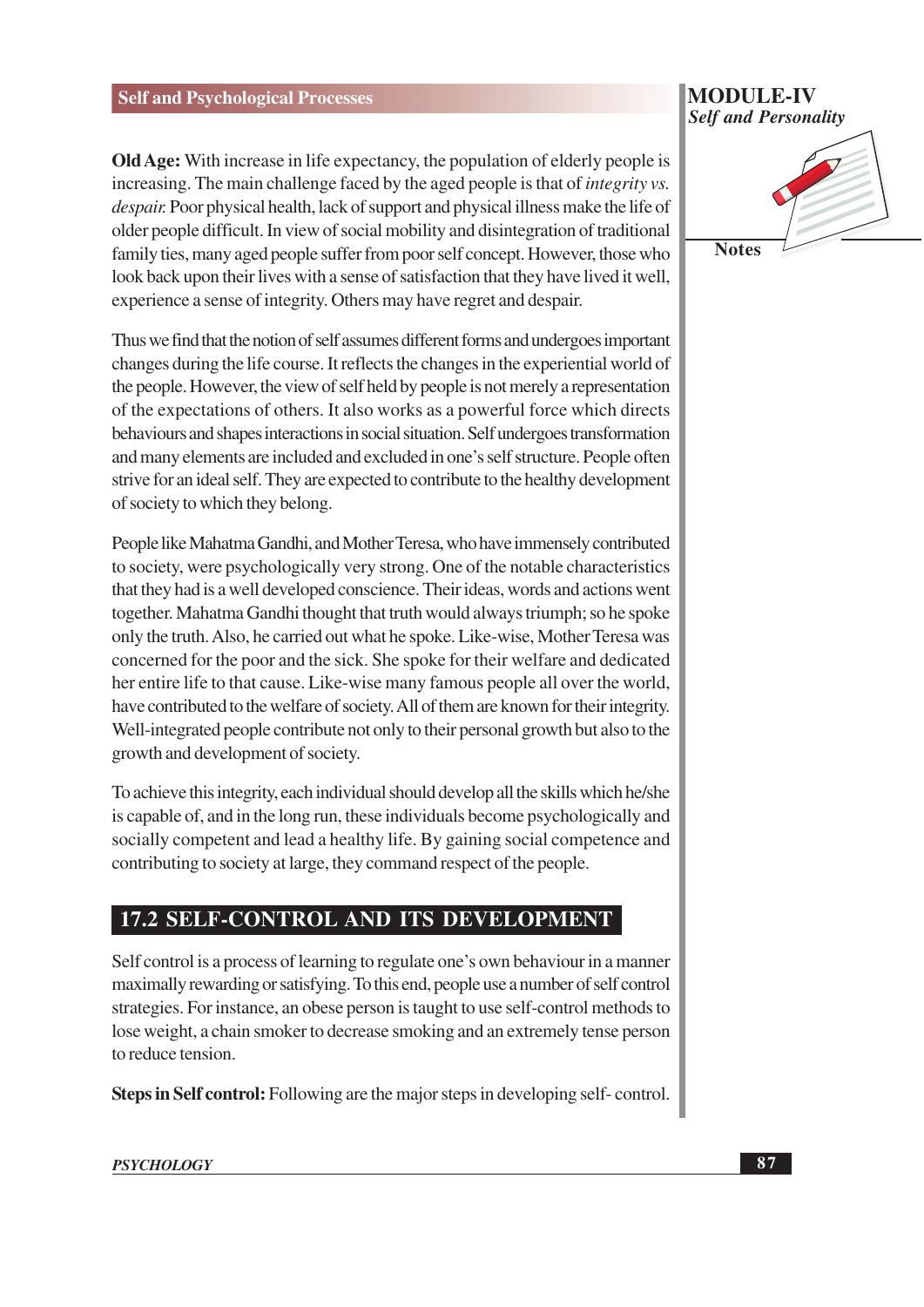#### **MODULE -IV Self and Personality**



- (1) Performing a task: This refers to the action taken to solve a specific problem.
- (2) Self-monitoring of performance and outcome : It means actual observation and recording of the action taken.
- (3) Self-evaluation: This involves revising one's beliefs about his or her competence.
- (4) Self reinforcement: This means recognizing and approving of the accomplishment that may lead to a tangible reward or a positive self-statement.

Following is an example where a child is taught to remain calm and to take control of a difficult situation and not get provoked to react.

- (1) Prepare for provocation: Teach the child to anticipate difficult situations and tell her not to get provoked.
- (2) Confront the difficulty: Through imagination, play-acting or rehearsal, the child is taught to confront the provocation but at the same time be in control so that a desirable response follows.
- (3) Cope with the provocation: The child is made aware of the physical response to confrontation like tightening of the muscles and rising fear or anger and that this will be followed by teaching simple coping skills.
- (4) Reflect on the consequences: The child is taught to think about the outcome of handling the provocation, whether positive or negative. The child is also encouraged to become more reflective about herself, others' responses and other consequences by keeping a diary, talking to friends, parents and generally becoming more aware of the possibilities.

Self Instructional Training (SIT): This kind of instruction focuses on the development of major skill areas emphasizing "self-talking" responses. The steps of self instruction are as follows:

- (1) Teaching problem identification.
- (2) Teaching self interrogation skills.
- (3) Teaching attention focusing and appropriate responding skills.
- (4) Teaching self-reinforcement skills so that the youngster evaluates his own responses and rewards the adaptive ones.
- (5) Self correction and coping options enable the youngster continuously to monitor his behaviour, evaluate alternatives and arrive at optional solutions.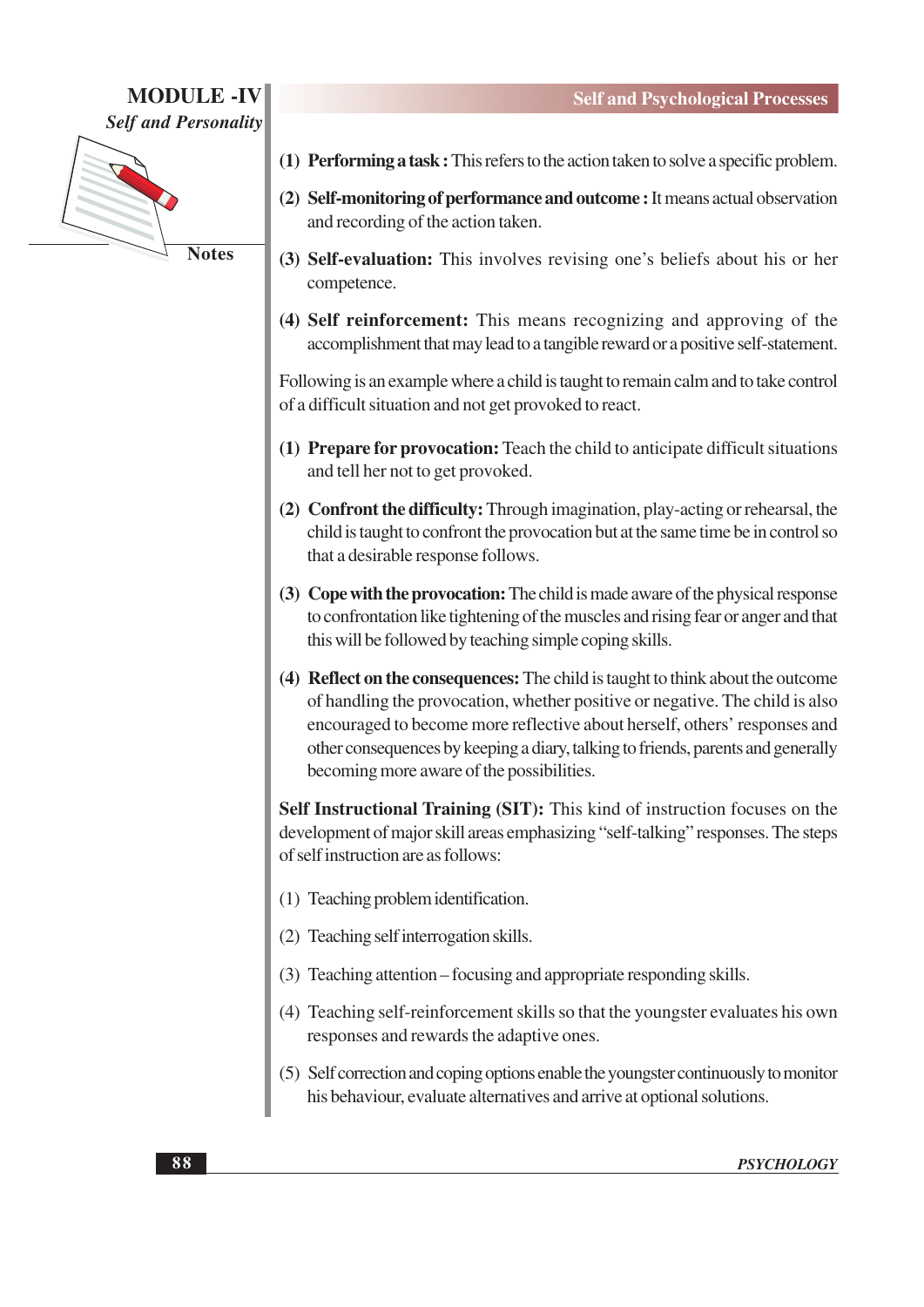#### **Self and Psychological Processes**

**Box 17.1:** Application of Self Instructional: An Example

- (1) Problem Identification: You cannot sit to read for a considerable length of time.
- (2) Interrogation Skills: Since when have you had this difficulty? At what times of the day does this happen to you? Is it related to any subject?
- (3) Attention: (i) Sit for only 30 mins at a time; (ii) take rest for five minutes by going away from the books and doing what you like (e;g; chatting with your mother, listening to the radio, etc.), (iii) return to reading and voluntarily draw your wandering attention to the reading.
- (4) Self Reinforcement : (i) Reward yourself when you have achieved undistracted reading for some time with "I could do this for ten minutes. I can do it for twenty minutes now" or reward yourself with what you like to do most when you achieve the goal after a few days. On the other hand, if you get distracted even after your efforts, punish yourself by denying what you like doing most (e.g., watching your favorite TV serial).
- (5) Self correction and coping option : Correct yourself when you do what is not desired. In this case, when you get distracted, attempt focusing back on your work. Cope with the distractions by perhaps changing your place of reading e.g. go to a quieter place like library.

Thus, self-control procedures can be used for self improvement.

### **INTEXT OUESTIONS 17.1**

- 1. What do you mean by self control?
- 2. Describe briefly any two conditions in which self control will be effective?

#### **17.3 MORAL DEVELOPMENT**

Development of the notions of "right" and "wrong" is an important aspect of social development. These notions help a person to balance the self interest and well being of others. In other words acquiring such rules facilitates morality or the normative standards that are helpful in organizing social lives of the people.

**PSYCHOLOGY** 

# **MODULE-IV Self and Personality**

**Notes**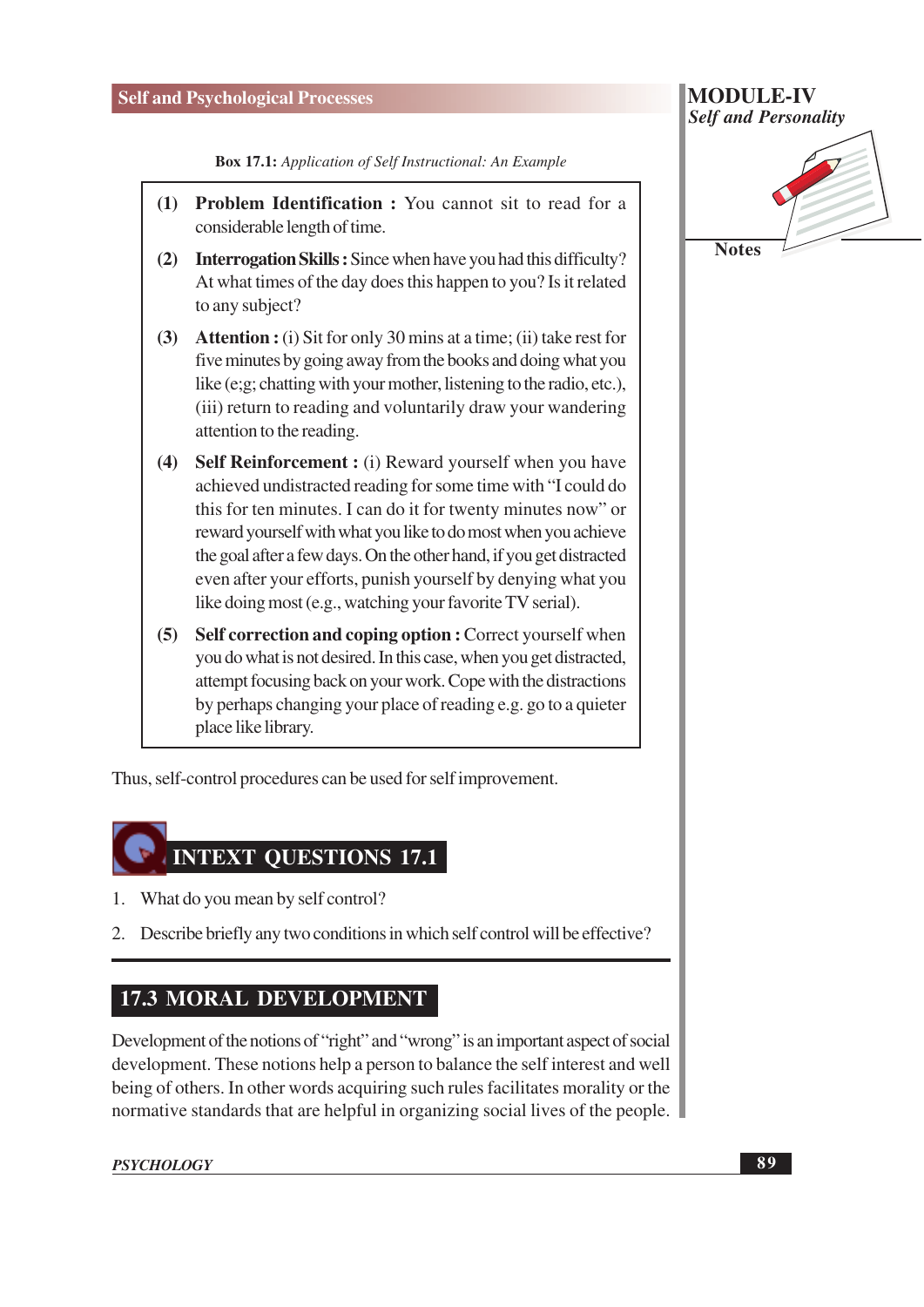#### **MODULE-IV Self and Personality**



**Notes** 

Development of morality occurs through stages. The development of the idea of other persons and perspective taking play important role in its development. During infancy children start recognizing social interaction as a reciprocal process. It's a great achievement to realize that people's actions depend on one's own. Initially children, up to the age of 8 years children focus on simple and concrete attributes of others and have difficulty in appreciating others. They only gradually learn to understand other's point of view. This ability starts during childhood and continues during adolescence.

Researchers trying to explain the pattern of cognitive development have tried to see how moral reasoning develops. Piaget found that younger children up to 9-10 years of age show morality of constraint.

During this stage children think in terms of conformity to social rules. Such rules focus on one aspect of the event and ignore others. For example, if child is asked to decide who needs to be punished, a child who went to kitchen to get her favourite dish by stealing and broke cups while reaching the jar in which the dish was kept or another child who did not know and accidentally opened the door and broke five cups which were kept near the door.

The younger children tend to recommend greater punishment for the second child who broke 5 cups than for the first one. Older children follow a different type of reasoning. They think about the intentions and do not consider rules as unchangeable. The moral rules can be changed if there is need. This is known as morality of cooperation. If we compare the reasoning of children we notice that young children's morality is autonomous.

In the process of socialization, the ethical beliefs are internalized and provide the foundation for moral development. Moral concepts start developing in a child from an early age. The first stage of morality is based on consequences, that is, before the age of about seven, the child tends to view or categorize acts which yield positive outcomes as "good" and those which yield negative outcomes as "bad". This pattern is called objective moral orientation. After the age of seven years, we focus our attention on the intentions behind various actions. This is called **subjective moral orientation** and generally it develops when a child is around ten years old.

Moral reasoning passes through three different levels, namely pre-conventional stage, conventional stage and post-conventional stage.

In the pre-conventional stages, the reasoning is somewhat self-centred and focusses on the personal consequences of individual's behaviours. Then in the conventional stage, reasoning focusses on what is considered as acceptable moral rules. Later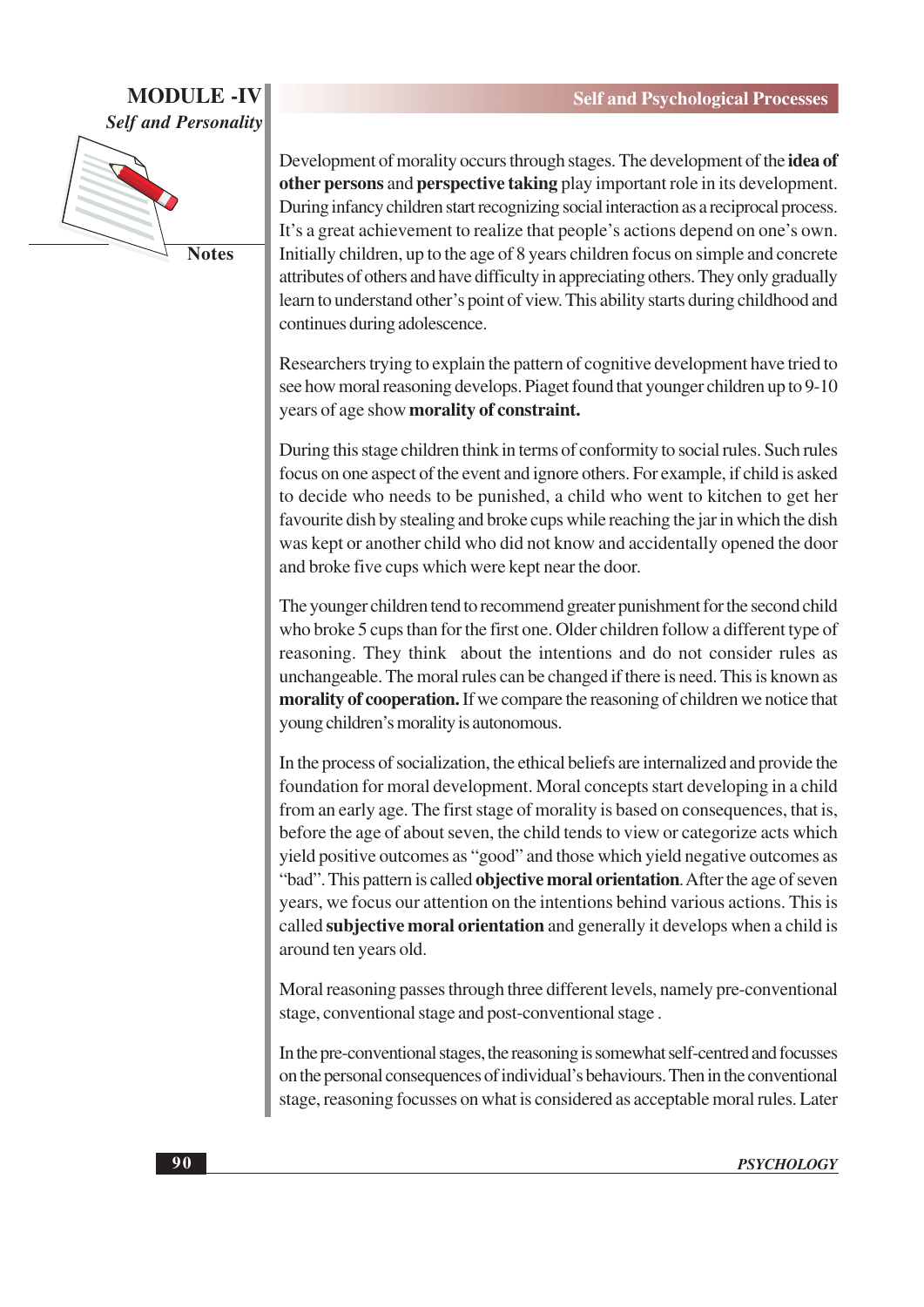during adolescence, the individuals enter the post conventional stage in which they rely on abstract principles. A brief description of the stages of moral development as envisaged by Kohlberg.

#### **Preconventional Level**

**Stage One:** Moral judgement is based on obedience and punishment. Actions which demonstrate obedience to authority and allow the individual to avoid punishment are viewed as "good".

**Stage Two:** Actions which satisfy the individual's needs are viewed as "good" while those which do not, are viewed as "bad".

#### **Conventional Level**

**Stage Three:** Actions which are approved of by others are viewed as "good" and those which are disapproved of are labeled as "bad".

**Stage Four:** Actions through which an individual "does his or duty" or which shows respect for law and authority are viewed as "good". Actions which violate this sense of duty are viewed as "bad".

#### **Postconventional Level**

Stage Five: Actions which are consistent with the community's well fare are viewed as "good". Actions which do not abide by the laws of the community are viewed as "bad".

Stage Six: Actions which are consistent with an individual's self-chosen standards of justice are viewed as "good. Actions which are not consistent with such standards are viewed as "bad"



1. Trace the developmental nature of moral orientation.

2. How many levels does moral reasoning pass through according to Kohlberg?

**Self and Personality Notes** 

**MODULE-IV** 

**PSYCHOLOGY**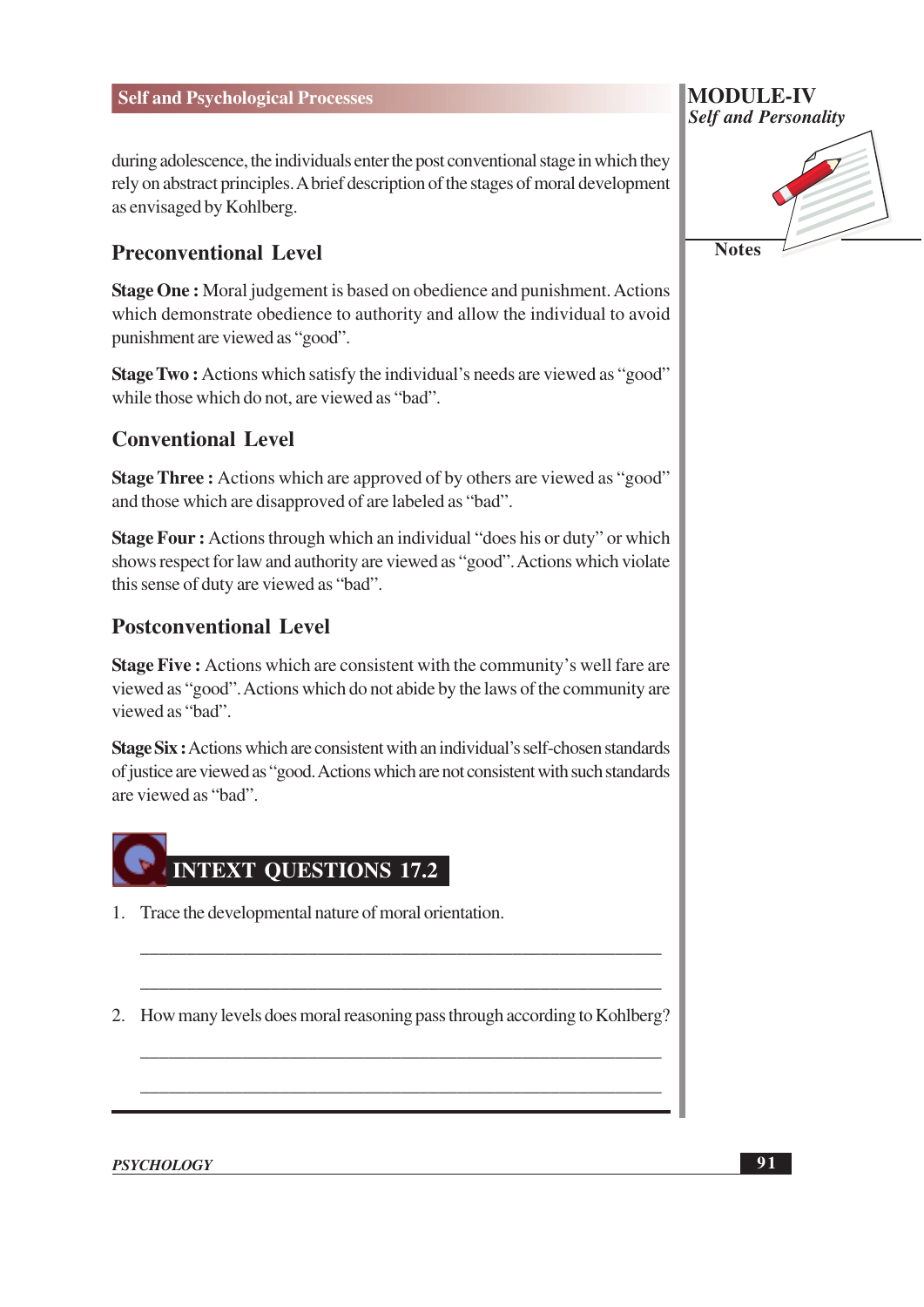#### **MODULE -IV Self and Personality**



**Box 17.2:** 

#### Try it yourself

Check whether you experienced changes in your attitude towards morality during late childhood and adolescence in morality. From when did you start noticing that certain things are forbidden because they are bad, whereas right things are to be repeated? List out the persons responsible for your moral development.

Kohlberg used certain situations in which a moral dilemma is presented and the task of person is to solve the dilemma. The solution arrived at indicates the stage of moral reasoning being used by the person. In general it is thought that acting in a moral way demands a higher stage of moral reasoning. However, the studies indicate that other factors like perception of risk, self interest and social conventions also play important role. Studies have indicated that moral behaviour of children does vary from situation to situation. For example, cheating may be reported in one situation (home) but not in school. It has been indicated that situational factors play important role.

#### **17.4 ROLE OF FAMILY**

In recent years the studies have demonstrated the role of family in moral development. The various domestic exchanges regarding rights and wrongs and parental expressions of regulations contribute to the development of morality. The idea of 'proper behaviour' develops in initial form as early as two years of age. The actions and emphases on acceptable behaviour by parents play an important role in moral development. The early experiences outside the family (e.g., preschool, peers, neighbourhood) also contribute to the development of morality.

Gilligan has proposed that while male children are socialized to be independent and achievement oriented, female children are socialized to be nurturant and maintain a sense of responsibility. Womenhood or femininity is often linked with self sacrifice and care of others.

It is also important to note that questions of morality are dealt with in different ways in different cultures. For instance, the views prevalent in Western society may not be appropriate in the non-western cultures. For instance, in the Indian context the non relative objective values are important. Such values are based on human and spiritual dignity.

#### 17.5 PRO AND ANTI SOCIAL BEHAVIOUR

Prosocial behaviours are behaviours which benefit another person. They include cooperation, sharing and helping when others are in distress. Children pass through four predictable stages in the development of empathy which makes prosocial behaviours possible.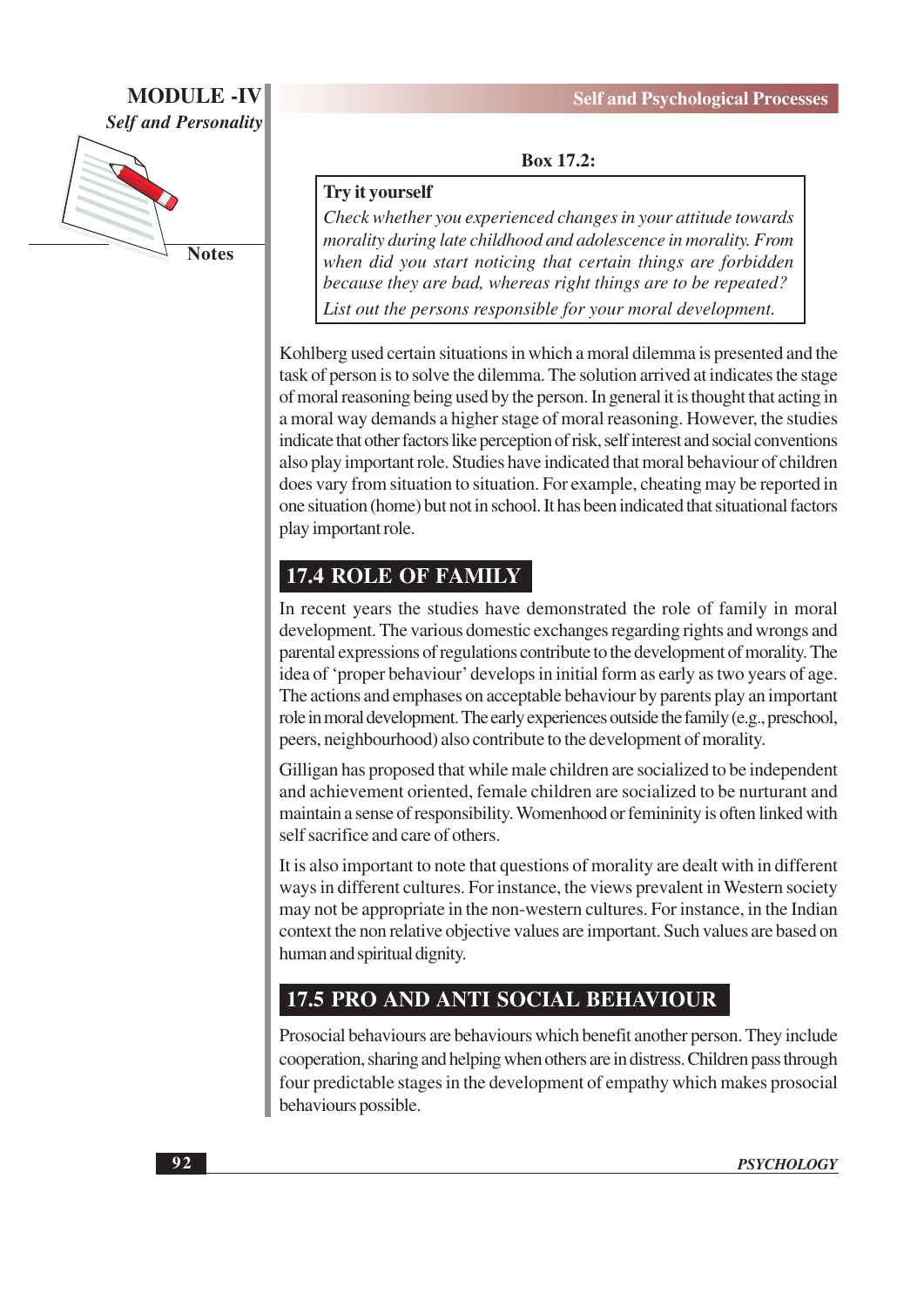In the first stage infants have difficulty in differentiating self form others. They cry when others cry and they laugh when others laugh. After one year they gradually develop a **sense of self** as different from others and at that point they enter the second stage characterized by **egocentric thinking.** They "help" the other person in ways that they themselves would want to be helped. Then comes the third stage during which children show situation—specific empathy. Finally when they reach the fourth stage they come to relate their expression of distress to others when others are also in distress. Infact in the fourth stage, only appropriate exhibition of empathy is demonstrated, that is, others get emotional support from those who show appropriate empathic reaction.

Children can learn helping behaviour by imitating other known people. Opportunities for responsibility taking, role playing, reinforcing desirable behaviour as and when it occurs will strengthen the development of prosocial behaviour.

Anti social behaviours are characterized by truancy, delinquency, theft, vandalism and other forms of violation of the accepted social rules and convention. In some cases of antisocial behaviour the causal factors may be more personal than environmental, whereas in other cases it is vice versa. However, there is always a mixture of both personal and environmental influences, in varying proportion, that leads to delinquent behaviours.

Psychological management of antisocial behaviour would include counseling and guidance for learning socially constructive behaviours, assertiveness training or social skills training which will enable them to shed aggressive behaviour or channelize the aggressive behaviour into something constructive. This would enable the growing child to benefit himself as well as the society.

## **INTEXT QUESTIONS 17.3**

- 1. Give two example of pro-social behaviour.
- 2. Mention any two techniques with the help of which pro-social behaviours can be strengthened.
- 3. Give any three examples of antisocial behaviour.

## **WHAT YOU HAVE LEARNT**

Self control is a process by which an individual learns to regulate one's own behaviour in a manner that is maximally rewarding or satisfying.

#### **PSYCHOLOGY**

#### **MODULE-IV Self and Personality**